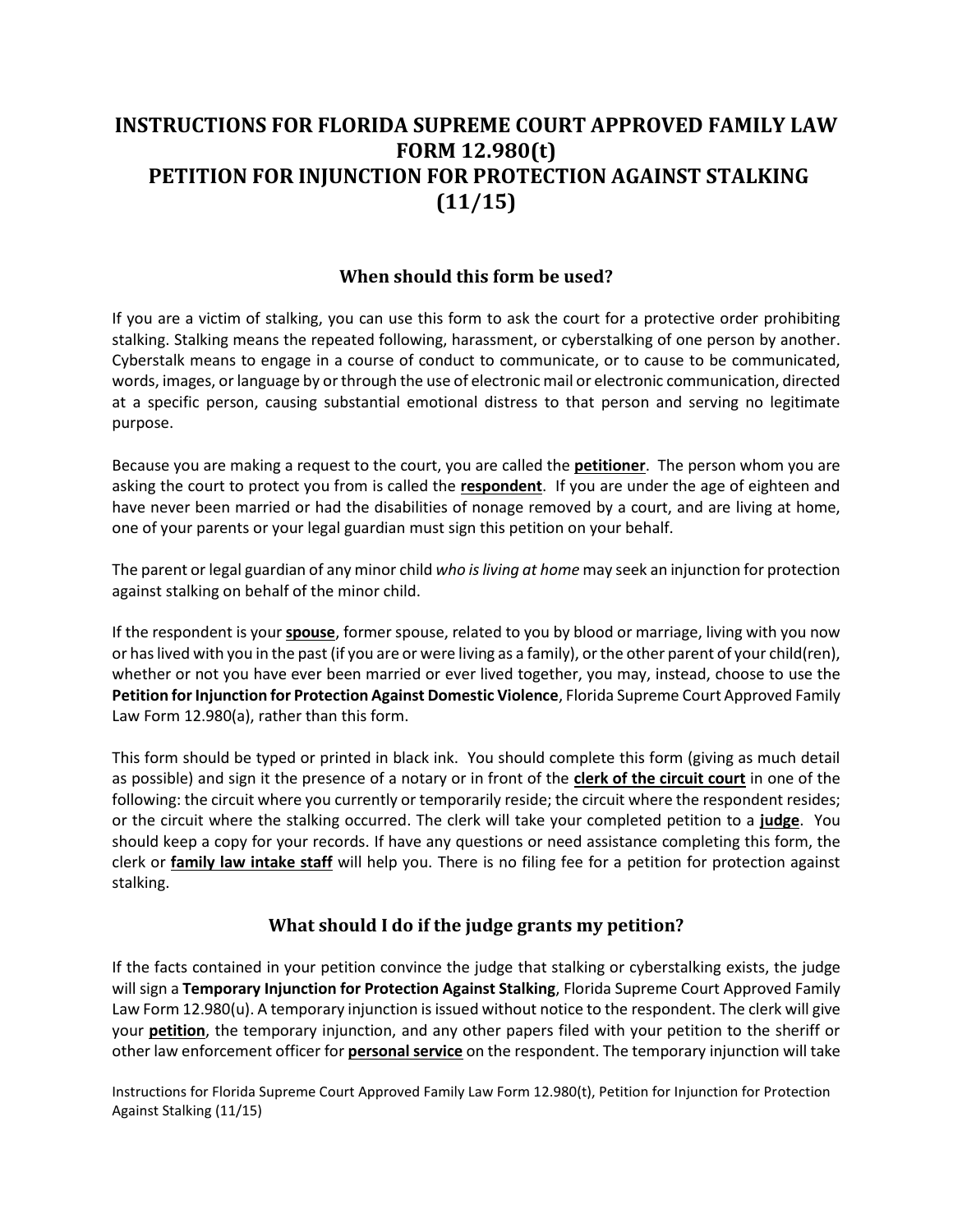effect immediately after the respondent is served with a copy of it. It lasts until a **hearing** can be held or for a period of 15 days, whichever comes first.

The court may extend the temporary injunction beyond 15 days for a good reason, which may include failure to obtain **service** on the respondent.

The temporary injunction is issued **ex parte**. This means that the judge has considered only the information presented by one side--YOU. Section I of the temporary injunction gives a date that you should appear in court for a hearing. You will be expected to testify about the facts in your petition. The respondent will be given the opportunity to testify at this hearing also. At the hearing, the judge will decide whether to issue a **Final Judgment of Injunction for Protection Against Stalking (After Notice)**, Florida Supreme Court Approved Family Law Form 12.980(v), which will remain in effect for a specific time period or until modified or dissolved by the court. **If either you or the respondent do not appear at the hearing, the temporary injunction may be continued in force, extended, or dismissed, and/or additional orders may be granted, including entry of a permanent injunction and the imposition of court costs. You and the respondent will be bound by the terms of any injunction or order issued at the final hearing.**

### **IF EITHER YOU OR THE RESPONDENT DO NOT APPEAR AT THE FINAL HEARING, YOU WILL BOTH BE BOUND BY THE TERMS OF ANY INJUNCTION OR ORDER ISSUED IN THIS MATTER.**

If the judge signs a temporary or final injunction, the clerk will provide you with the necessary copies. **Make sure that you keep one certified copy of the injunction with you at all times**!

# **What can I do if the judge denies my petition or does not issue a Temporary Injunction?**

If your petition is denied, you may amend your petition by filing a **Supplemental Affidavit in Support of Petition for Injunction for Protection**, Florida Supreme Court Approved Family Law Form 12.980(g). If the only ground for not granting an ex parte temporary injunction is no appearance of immediate and present danger of stalking, the court shall set a full hearing on your petition for injunction at the earliest possible time. The respondent will be notified by **personal service** of your petition and the hearing. You must attend the hearing, present facts, and bring evidence that supports your petition; failure to attend the hearing may result in dismissal of your petition.

## **Where can I look for more information?**

**Before proceeding, you should read General Information for Self-Represented Litigants found at the beginning of these forms.** The words that are in **bold underline** are defined in that section. The clerk of the circuit court or **family law intake staff** will help you complete any necessary forms. For further information, see Section 784.0485, Florida Statutes, and Rule 12.610, Florida Family Law Rules of Procedure.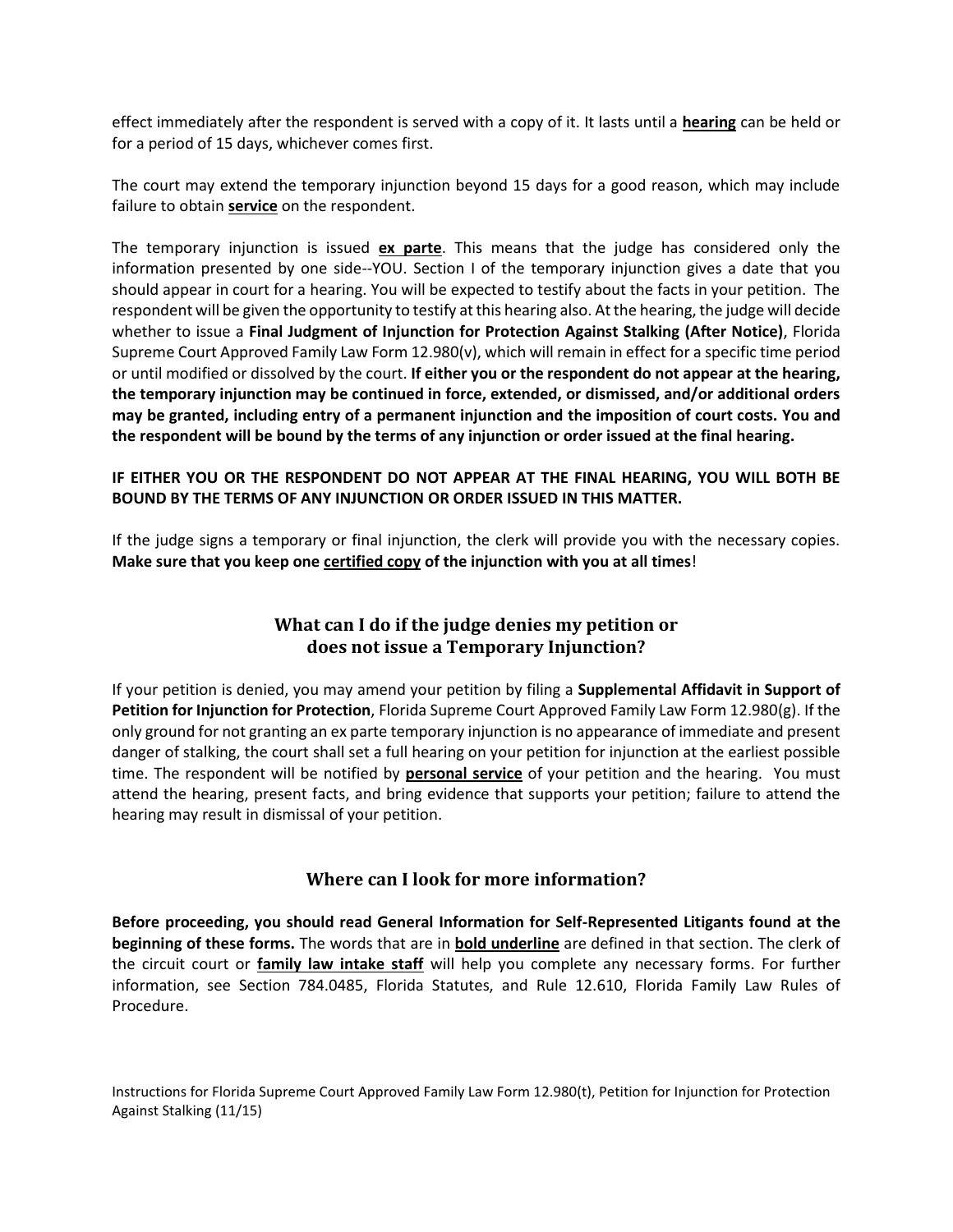## **IMPORTANT INFORMATION REGARDING E-FILING**

The Florida Rules of Judicial Administration now require that all petitions, pleadings, and documents be filed electronically except in certain circumstances. **Self-represented litigants may file petitions or other pleadings or documents electronically; however, they are not required to do so.** If you choose to file your pleadings or other documents electronically, you must do so in accordance with Florida Rule of Judicial Administration 2.525, and you must follow the procedures of the judicial circuit in which you file. **The rules and procedures should be carefully read and followed.**

# **IMPORTANT INFORMATION REGARDING E-SERVICE ELECTION**

After the initial service of process of the petition or supplemental petition by the Sheriff or certified process server, the Florida Rules of Judicial Administration now require that all documents required or permitted to be served on the other party must be served by electronic mail (e-mail) except in certain circumstances. **You must strictly comply with the format requirements set forth in the Rules of Judicial Administration.** If you elect to participate in electronic service, which means serving or receiving pleadings by electronic mail (e-mail), or through the Florida Courts E-Filing Portal, you **must** review Florida Rule of Judicial Administration 2.516. You may find this rule at [www.flcourts.org](http://www.flcourts.org/) through the link to the Rules of Judicial Administration provided under either Family Law Forms: Getting Started, or Rules of Court in the A-Z Topical Index.

**SELF-REPRESENTED LITIGANTS MAY SERVE DOCUMENTS BY E-MAIL; HOWEVER, THEY ARE NOT REQUIRED TO DO SO.** If a self-represented litigant elects to serve and receive documents by e-mail, the procedures must always be followed once the initial election is made.

To serve and receive documents by e-mail, you must designate your e-mail addresses by using the **Designation of Current Mailing and E-mail Address**, Florida Supreme Court Approved Family Law Form 12.915, and you must provide your e-mail address on each form on which your signature appears. Please **CAREFULLY** read the rules and instructions for: **Certificate of Service (General),** Florida Supreme Court Approved Family Law Form 12.914; **Designation of Current Mailing and E-mail Address**, Florida Supreme Court Approved Family Law Form 12.915; and Florida Rule of Judicial Administration 2.516.

## **Special Notes**

If you require that your address be confidential for safety reasons, you should complete a **Request for Confidential Filing of Address**, Florida Supreme Court Approved Family Law Form 12.980(h), and file it with the clerk of the circuit. You should then write confidential in the space provided on the petition.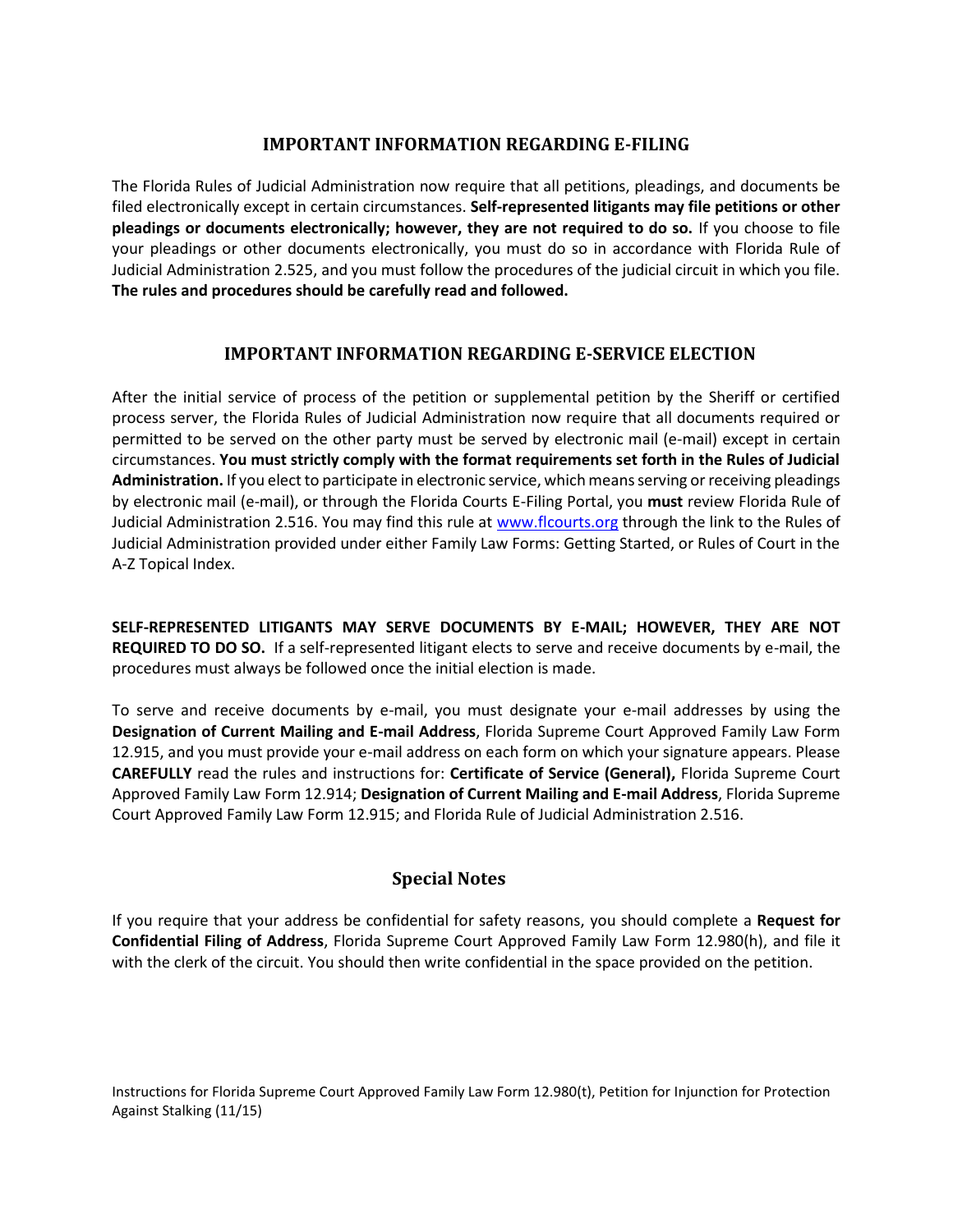IN THE CIRCUIT COURT OF THE \_\_\_\_\_\_\_\_\_\_ JUDICIAL CIRCUIT, IN AND FOR \_\_\_\_\_\_\_\_\_\_\_\_\_\_ COUNTY, FLORIDA

> Case No.: Division:

> > .

.

.

Petitioner,

and

\_\_\_\_\_\_\_\_\_\_\_\_\_\_\_\_\_,

\_\_\_\_\_\_\_\_\_\_\_\_\_\_\_\_\_\_,

Respondent.

# **PETITION FOR INJUNCTION FOR PROTECTION AGAINST STALKING**

I, *{full legal name}* 1, *{full legal name}* , being sworn, certify that the following statements are true:

### **SECTION I. PETITIONER**

(This section is about you. It must be completed; **however, if you require that your address be confidential for safety reasons,** you should complete and file a **Request for Confidential Filing of Address,**  Florida Supreme Court Approved Family Law Form 12.980(h), and write confidential in the space provided on this form for your address and telephone number.)

1. Petitioner resides at the following address: *{address, city, state, zip code}*

*{Indicate if applicable}*

- \_\_**Petitioner seeks an injunction for protection on behalf of a minor child.** Petitioner is the parent or legal guardian of *{full legal name}* \_\_\_\_\_\_\_\_\_\_\_\_\_\_\_\_\_\_\_\_\_\_\_\_\_\_\_\_\_\_\_\_\_, a minor child who is living at home.
- 2. Petitioner's attorney's name, address, and telephone number is:

(If you do not have an attorney, write "none.")

### **SECTION II. RESPONDENT**

(This section is about the person you want to be protected from. It must be completed.)

1. Respondent resides at the following address: *{provide last known street address, city, state, and zip code}*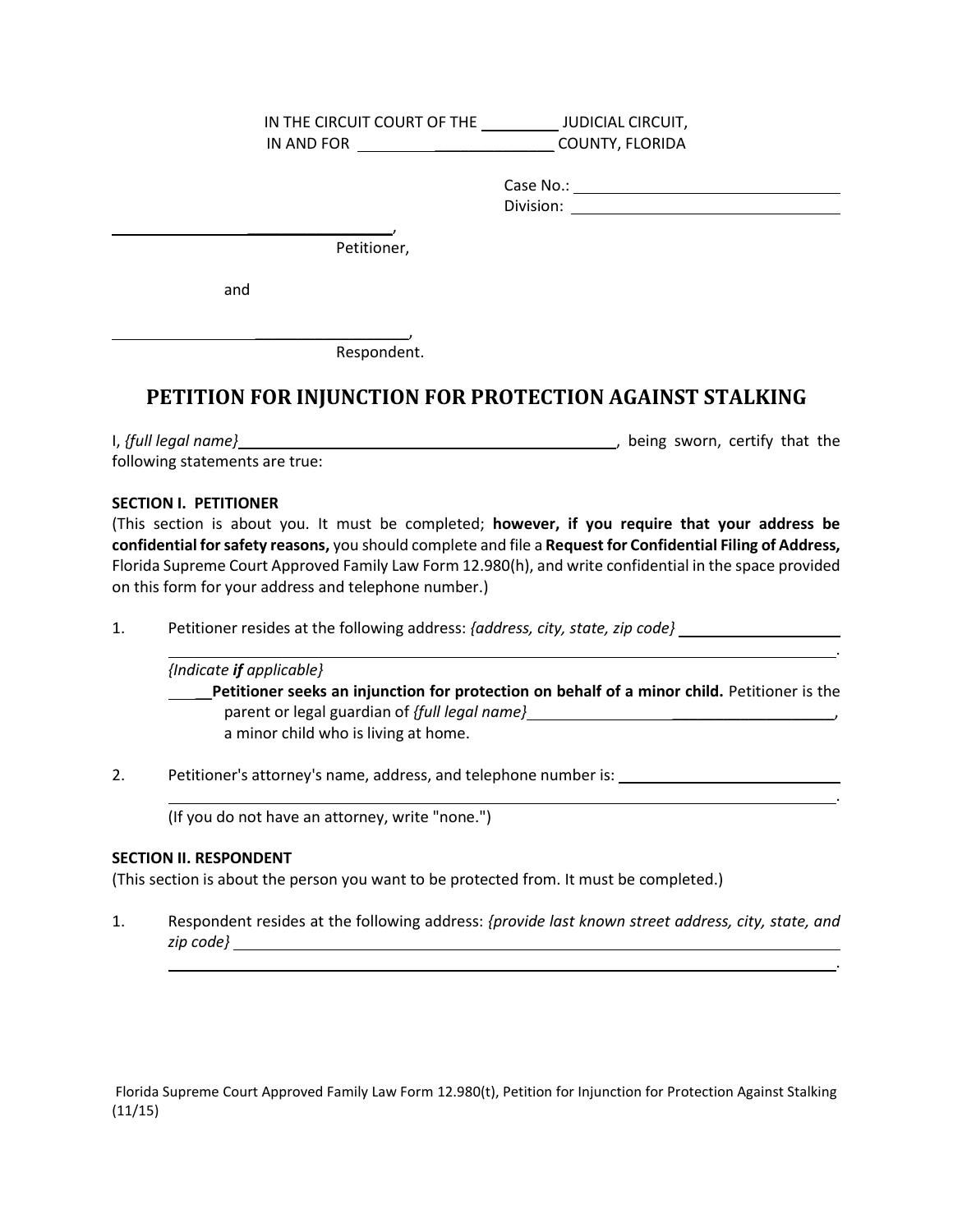| z. | Respondent's last known place of employment: |
|----|----------------------------------------------|
|    | Employment address:                          |
|    | Working hours of Respondent:                 |

| 3. | Physical description of Respondent: |           |            |                       |  |
|----|-------------------------------------|-----------|------------|-----------------------|--|
|    | Race:                               | Sex: Male | Female     | Date of Birth:        |  |
|    | Height: Weight:                     |           | Eye Color: | Hair Color:           |  |
|    | Distinguishing marks and/or scars:  |           |            |                       |  |
|    | Vehicle: (make/model)               |           | Color:     | Tag Number (if known) |  |

- 4. Other names Respondent goes by (*aliases or nicknames*):
- 5. Respondent's attorney's name, address, and telephone number is:

(If you do not know whether Respondent has an attorney, write "unknown." If Respondent does not have an attorney, write "none.")

.

\_\_\_\_\_\_\_\_\_\_\_\_\_\_\_\_\_\_\_\_\_\_\_\_\_\_\_\_\_\_\_\_\_\_\_\_\_\_\_\_\_\_\_\_\_\_\_\_\_\_\_\_\_\_\_\_\_\_\_\_\_\_\_\_\_\_\_\_\_\_\_\_\_\_\_\_\_\_.

#### **SECTION III. CASE HISTORY AND REASON FOR SEEKING PETITION** (This section must be completed.)

| Has Petitioner ever received or tried to get an injunction for protection against stalking against<br>Respondent in this or any other court? |       |                                                                     |  |  |  |
|----------------------------------------------------------------------------------------------------------------------------------------------|-------|---------------------------------------------------------------------|--|--|--|
| Yes                                                                                                                                          | No No | If yes, what happened in that case? {Include case number, if known} |  |  |  |
|                                                                                                                                              |       |                                                                     |  |  |  |

2. Has Respondent ever received or tried to get an injunction for protection against stalking against Petitioner in this or any other court?

- 3. Describe any other court case that is either going on now or that happened in the past **between Petitioner and Respondent** *{Include case number, if known}*:
- 4. Petitioner is a victim of stalking because Respondent has: *{please mark all sections that apply}*
	- a. \_\_\_\_\_ Committed stalking;
	- b.\_\_\_\_\_Previously threatened, harassed, stalked, cyberstalked, or physically abused the Petitioner;

\_\_\_\_\_\_\_\_\_\_\_\_\_\_\_\_\_\_\_\_\_\_\_\_\_\_\_\_\_\_\_\_\_\_\_\_\_\_\_\_\_\_\_\_\_\_\_\_\_\_\_\_\_\_\_\_\_\_\_\_\_\_\_\_\_\_\_\_\_\_\_\_\_\_\_\_\_\_.

- c.\_\_\_\_\_Threatened to harm Petitioner or family members or individuals closely associated with Petitioner;
- d.\_\_\_\_ Intentionally injured or killed a family pet;
- e. Used, or threatened to use, against Petitioner any weapons such as guns or knives;
- f.\_\_\_\_\_A criminal history involving violence or the threat or violence, if known;

\_ Yes \_ No If yes, what happened in that case? *{Include case number, if known}*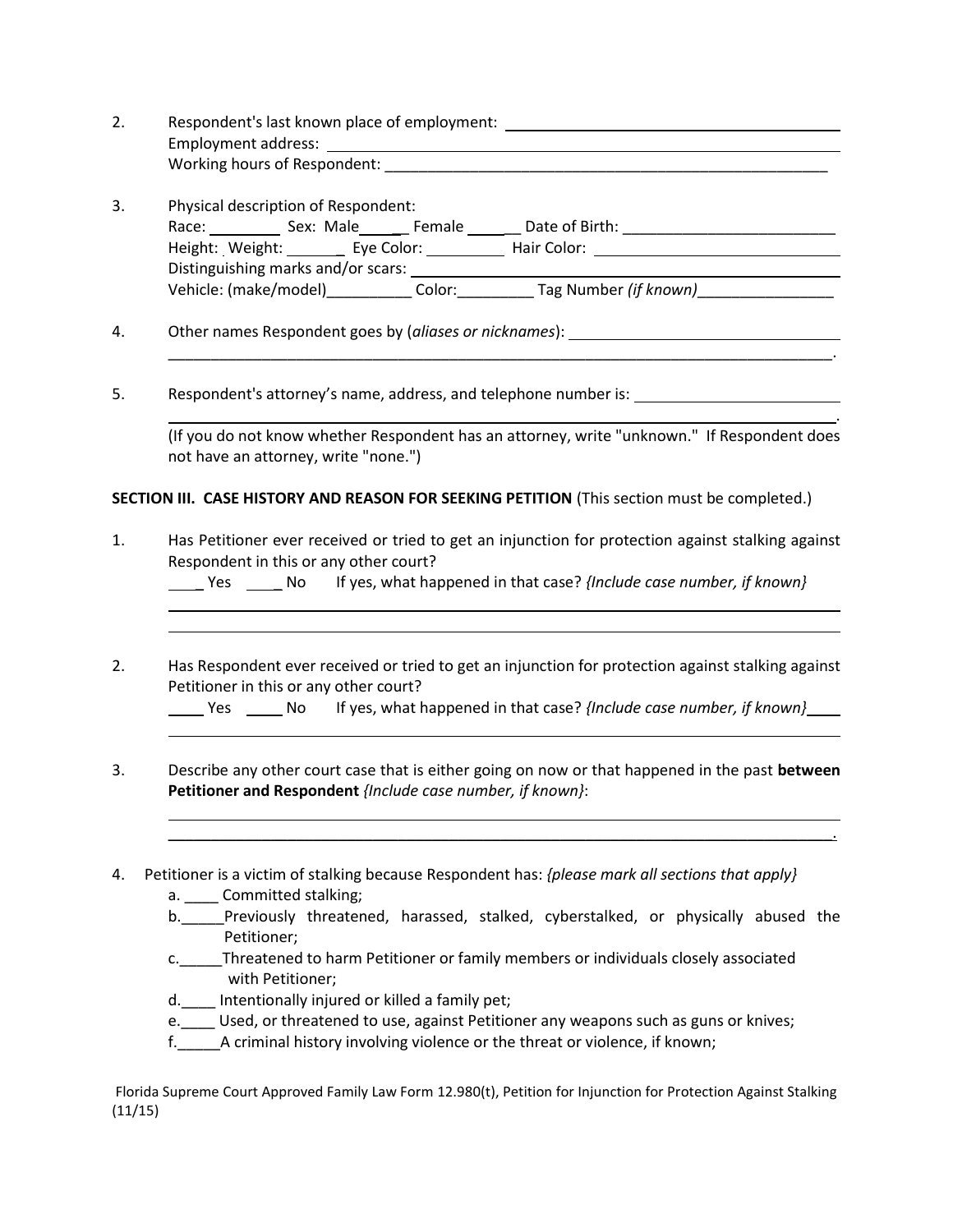- g.\_\_\_\_ Another order of protection issued against him or her previously from another jurisdiction, if known;
- h.\_\_\_\_ Destroyed personal property, including, but not limited to, telephones or other communication equipment, clothing, or other items belonging to Petitioner.
- 5. Below is a description of the specific incidents of stalking or cyberstalking: *{for cyberstalking, please include a description of all evidence of contacts and/or threats made by Respondent in voice messages, texts, emails, or other electronic communication}*

On *{dates}\_\_\_\_\_\_\_\_\_\_\_\_\_* the following incidents of stalking occurred at the following locations: *{the locations may include, but need not be limited to, a home, school, or place of employment}*

Please indicate here if you are attaching additional pages to continue these facts.

.

.

### 6. **Additional Information**

Respondent owns, has, and/or is known to have guns or other weapons. Describe weapon(s) and where they may be located, if known: \_\_\_\_\_\_\_\_\_\_\_\_\_\_\_\_\_\_\_\_

### **SECTION IV. INJUNCTION** *{This section must be completed}*

- 1. Petitioner asks the Court to enter a **TEMPORARY INJUNCTION** for protection against stalking that will be in place from now until the scheduled hearing in this matter, which will immediately restrain Respondent from committing any acts of stalking, and which will provide any terms the Court deems necessary for the protection of a victim of stalking, including any injunctions or directives to law enforcement agencies.
- 2. Petitioner asks the Court to enter, after a hearing has been held on this petition, a **FINAL JUDGMENT** for protection against stalking prohibiting Respondent from committing any acts of stalking against Petitioner **and**:

a. prohibiting Respondent from going to or within 500 feet of any place Petitioner lives, or to any specified place regularly frequented by Petitioner and any named family members or individuals closely associated with Petitioner; \_\_\_\_\_\_\_\_\_\_\_\_\_\_\_\_\_\_\_\_\_\_\_\_\_\_\_\_\_\_\_\_

\_\_\_\_\_\_\_\_\_\_\_\_\_\_\_\_\_\_\_\_\_\_\_\_\_\_\_\_\_\_\_\_\_\_\_\_\_\_\_\_\_\_\_\_\_\_\_\_\_\_\_\_\_\_\_\_\_\_\_\_\_\_\_\_\_\_\_\_\_\_\_\_\_\_\_\_\_\_.

b. prohibiting Respondent from going to or within 500 feet of Petitioner's place(s) of employment or the school that Petitioner attends; the address of Petitioner's place(s) of employment and/or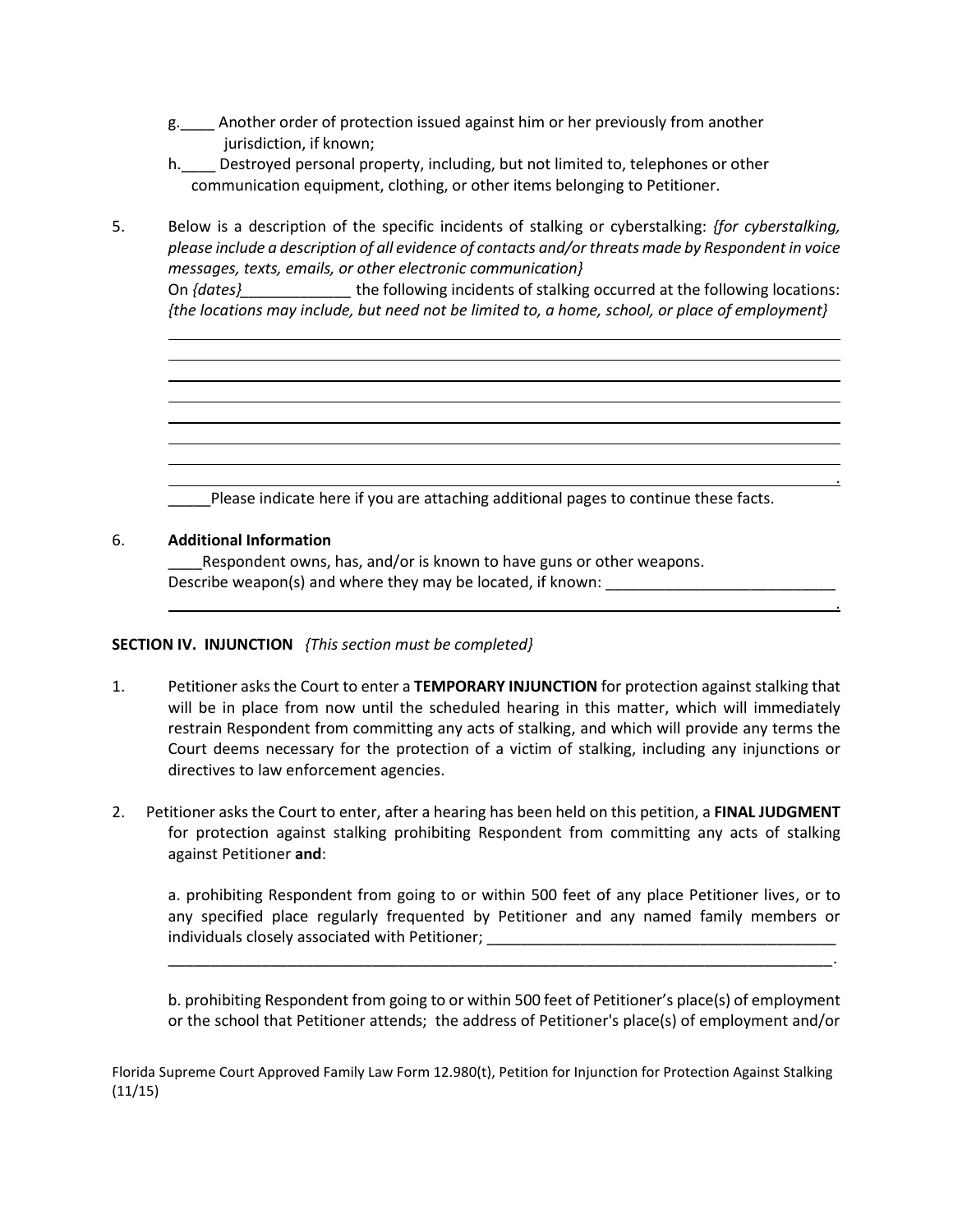school is:

c. prohibiting Respondent from contacting Petitioner by telephone, mail, by e-mail, in writing, through another person, or in any other manner;

;

d. ordering Respondent that he or she shall not have in his or her care, custody, possession, or control any firearm or ammunition;

e. prohibiting Respondent from knowingly and intentionally going to or within 100 feet of Petitioner's motor vehicle, whether or not that vehicle is occupied;

3. Petitioner asks the Court to enter any other terms it deems necessary to protect Petitioner from stalking by Respondent.

**I UNDERSTAND THAT BY FILING THIS PETITION, I AM ASKING THE COURT TO HOLD A HEARING ON THIS PETITION, THAT BOTH THE RESPONDENT AND I WILL BE NOTIFIED OF THE HEARING, AND THAT I MUST APPEAR AT THE HEARING. I UNDERSTAND THAT IF EITHER THE RESPONDENT OR I FAIL TO APPEAR AT THE FINAL HEARING, WE WILL BE BOUND BY THE TERMS OF ANY INJUNCTION OR ORDER ISSUED AT THAT HEARING.**

**I HAVE READ EVERY STATEMENT MADE IN THIS PETITION AND EACH STATEMENT IS TRUE AND CORRECT. I UNDERSTAND THAT THE STATEMENTS MADE IN THIS PETITION ARE BEING MADE UNDER PENALTY OF PERJURY, PUNISHABLE AS PROVIDED IN SECTION 837.02, FLORIDA STATUTES.**

| Dated: <u>_______________</u>                              |                                                                                                                 |
|------------------------------------------------------------|-----------------------------------------------------------------------------------------------------------------|
|                                                            | Signature of Petitioner                                                                                         |
|                                                            |                                                                                                                 |
|                                                            |                                                                                                                 |
|                                                            |                                                                                                                 |
|                                                            |                                                                                                                 |
|                                                            | Designated E-Mail Address(es); ___________________                                                              |
| <b>STATE OF FLORIDA</b><br>COUNTY OF _____________________ |                                                                                                                 |
|                                                            | Sworn to or affirmed and signed before me on by by the set of the set of the set of the set of the set of the s |
|                                                            | <b>NOTARY PUBLIC or DEPUTY CLERK</b>                                                                            |
|                                                            |                                                                                                                 |
|                                                            | {Print, type, or stamp commissioned name of notary or<br>$clerk.$ }                                             |
|                                                            |                                                                                                                 |